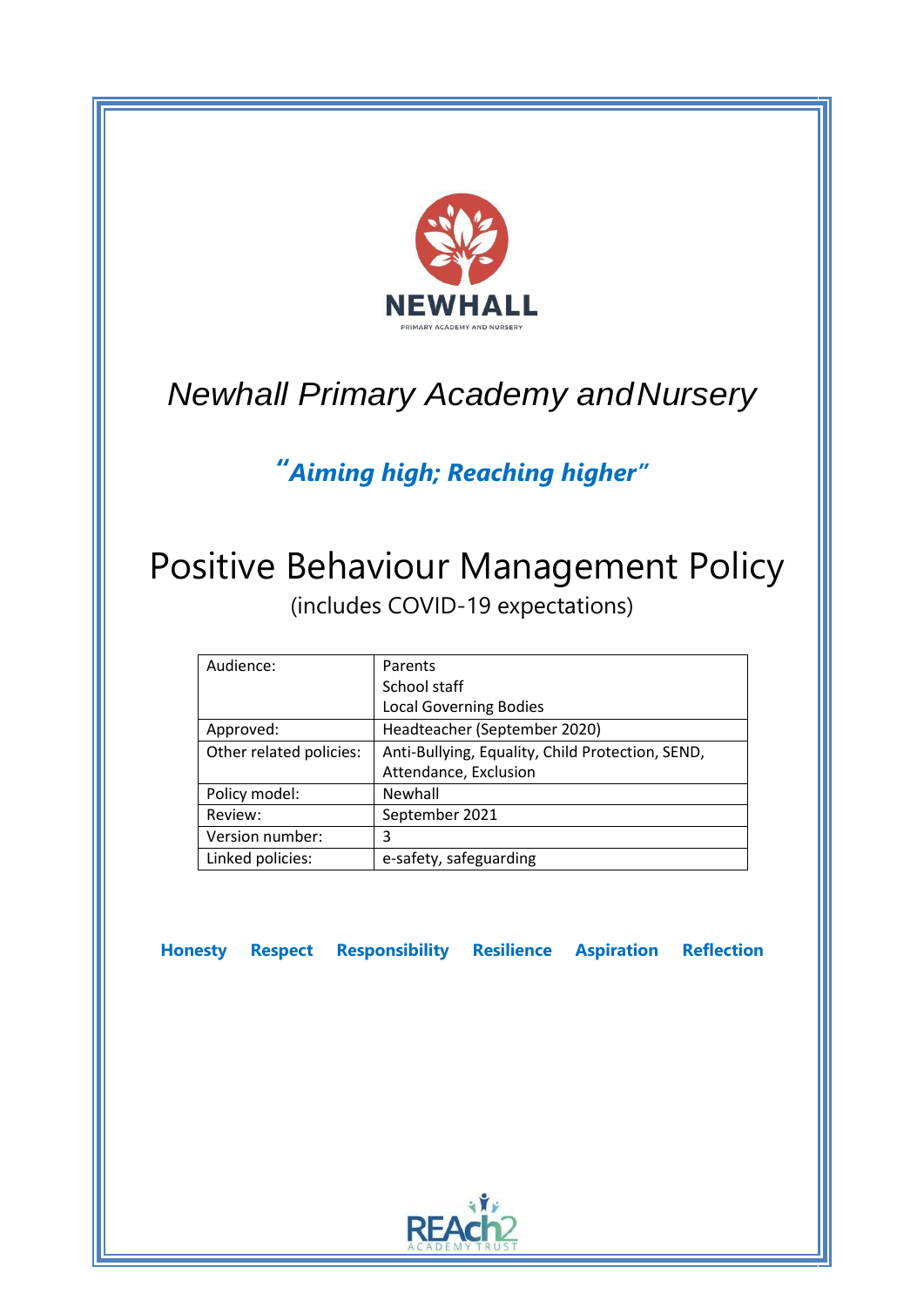# **Forward**

Whilst we are working in exceptional times our first priority, as always, is to keep children safe. Therefore, in accordance with government guidelines, we are implementing a clear approach to social distancing in a number of important areas. Government guidance does not advise that social distancing is essential at all times in school, but it is one of a range of measures that schools are taking to keep children safe. This means:

- sitting children at desks (or play areas for Reception and Nursery) that are far apart where possible
- grouping children into smaller year group 'bubbles' (except for wrap-around care)
- ensuring everyone queues and eats further apart than normal where possible
- keeping a reasonable distance when in the playground or doing any physical exercise
- visiting the toilet one after the other
- staggering break times
- putting guidelines on the floor in corridors
- avoiding unnecessary staff gatherings

With regards to the Nursery approach, we understand that social distancing cannot be maintained with the younger children. We endeavour to keep children safe and reduce the risks and therefore some our expectations are:

- staff to maintain social distancing where possible
- grouping children into room groups known as 'bubbles' (except for wrap-around care)
- encouraging smaller groups in areas of play
- staggering drop-off and collection times
- parents may enter the building when wearing a face covering (unless they are exempt). Only one adult at drop off and collection times.
- staggering staff lunch breaks, where possible
- removing soft toys
- removing resources that cannot be cleaned and that have intricate parts

In line with this approach, we expect pupils as well as adults to follow these expectations which we have incorporated within our 'school rules' as explained in this policy.

We recognise that this will be very new and could be challenging in some situations, particularly for younger pupils, where staff will implement social distancing measures as far as they are practicably able, whilst ensuring children are kept safe and well cared for. Similarly, there may be exceptional situations with pupils where social distancing is

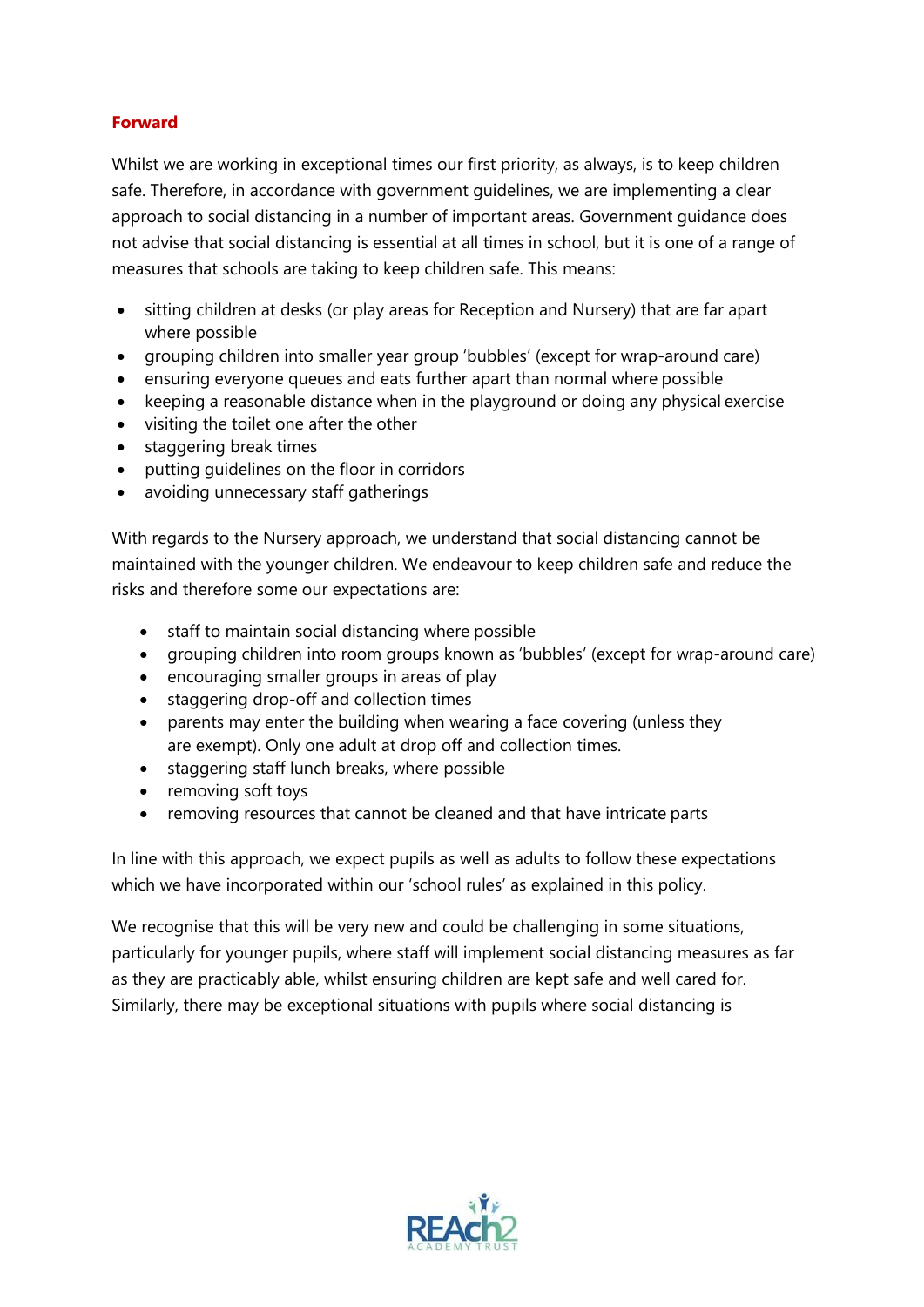superseded by our duty of care towards them (such as if a child seriously hurts themselves). In these situations, staff will again take all possible precautions, whilst ensuring that these pupils remain safe and are well cared for.

In all other circumstances, the expectation for social distancing and safe behaviour is now an important part of our behaviour policy. This is intended to ensure that pupils can learn and thrive in a positive, orderly and safe environment.

This policy should typically be applied proportionately for younger pupils to encourage positive and safe behaviour rather than to apply sanctions for accidental lapses. For some pupils, there may be situations where they are deliberately breaching expectations for social distancing and safe behaviour and it is important that staff respond to this consistently.

We recognise that to begin with these expectations will be very unfamiliar and so accidental or momentary lapses of social distancing will be dealt with as such. Pupils will be reminded of the expectation and expected to amend their behaviour immediately.

However, if there are instances where pupils deliberately and repeatedly break this rule then this will be considered a clear breach of the behaviour policy. This will be dealt with seriously and in line with any other breach of the behaviour policy and in accordance with the approaches outlined in full within this policy.

# **Introduction**

At Newhall we have the very highest expectations of behaviour. We have a consistent set of core principles and rules based on the school core values of Honesty, Respect, Responsibility, Resilience, Aspiration and Reflection. Children work towards achieving the highest standard each day both individually and as part of a team.

Everyone at Newhall has a part to play in the promotion of high standards of behaviour. It is important that there is a clear code of conduct reinforced by a balanced combination of rewards and consequences within a secure and positive environment, whilst at the same time promoting an understanding that appropriate behaviour is the responsibility of individuals.

The academy firmly believes in the power of intrinsic motivation in children, and uses this as the main approach to pupil reward. Rather than extrinsically rewarding children, children are taught from the youngest age that adopting the correct learning behaviour is paramount for themselves.

We will, always, challenge any form of discrimination including racist or sexist behaviour, and all forms of bullying. The whole school community, children, staff, governors, parents and volunteers should be aware of and actively involved in implementing our Behaviour Policy.

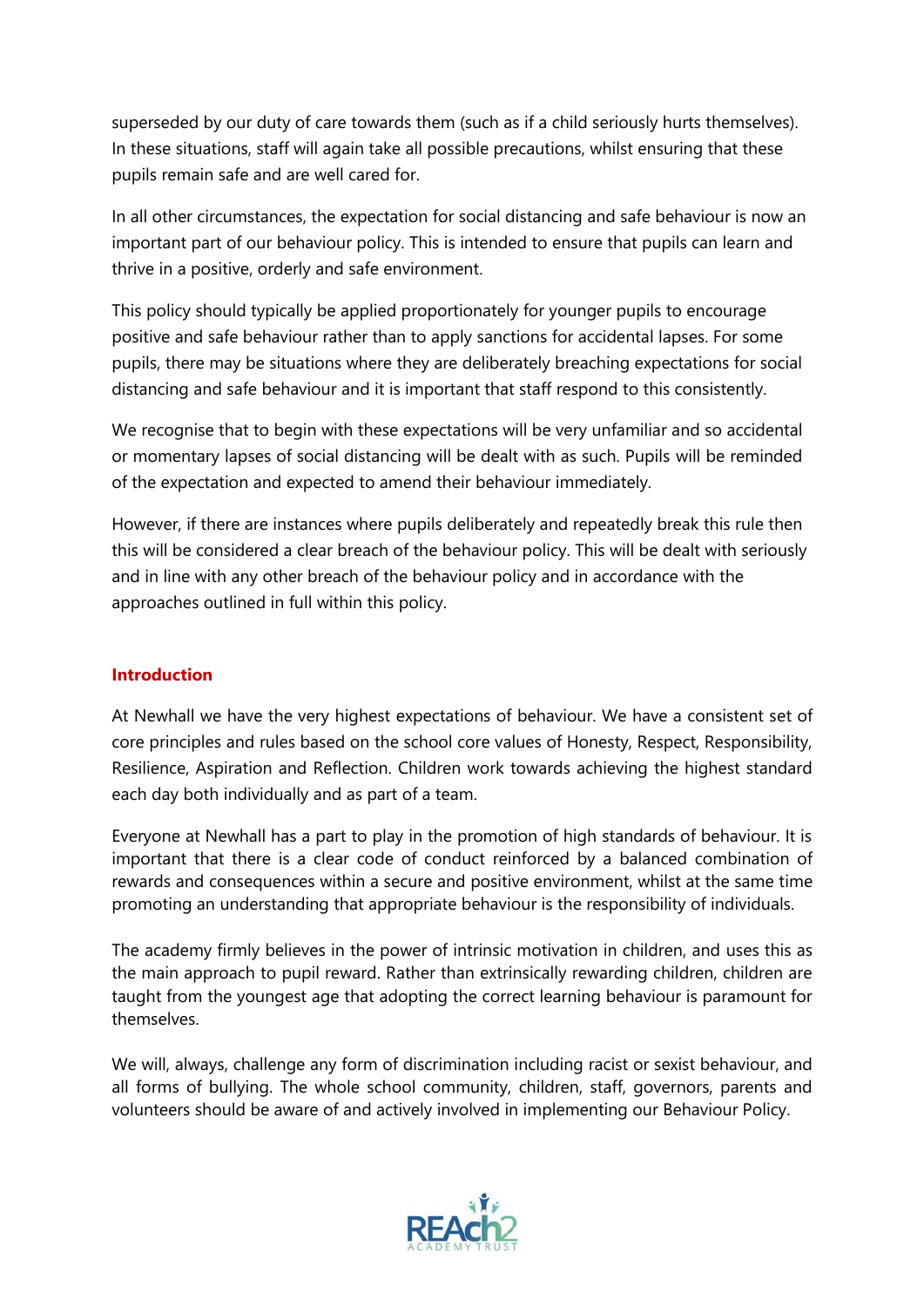#### **Vision**

Children at Newhall will feel safe, valued and develop a love of learning.

This will be achieved by:

- Always being truthful, fair and inclusive.
- Respecting, listening to, valuing and recognising the uniqueness and achievement of every member of our academy family
- Providing outstanding learning and teaching which enables all students, regardless of gender, race, background or ability, to excel academically, emotionally, physically, socially, morally, spiritually and culturally.
- Equipping children with the resilience and perseverance to become creative and independent thinkers and to become learners for life within an ever-changing world.
- Raising the aspirations of everyone within our academy community so everyone strives for personal excellence in everything they do
- Developing learning activities which stimulate positive models of enquiry, reflection, challenge and innovation.

#### **Core Values**

- Honesty
- Respect
- Responsibility
- Resilience
- Aspiration
- Reflection

# **Policy Statement**

At Newhall we believe our school is a community and that it is vitally important that everyone is safe and happy within it. We aim to provide an environment in which our children are secure and confident, irrespective of race, gender, disability and religion, with equal opportunities for all. This advice will be kept under review and updated as necessary.

#### **Aims**

The aims of this policy are to:

- Create a calm, purposeful, safe and happy learning environment.
- Create a consistent approach to behaviour management throughout the school, celebrating and praising acceptable behaviour and enforcing firm boundaries for unacceptable behaviour.
- Foster positive, respectful and caring attitudes towards everyone, where achievements at all levels are acknowledged and valued.

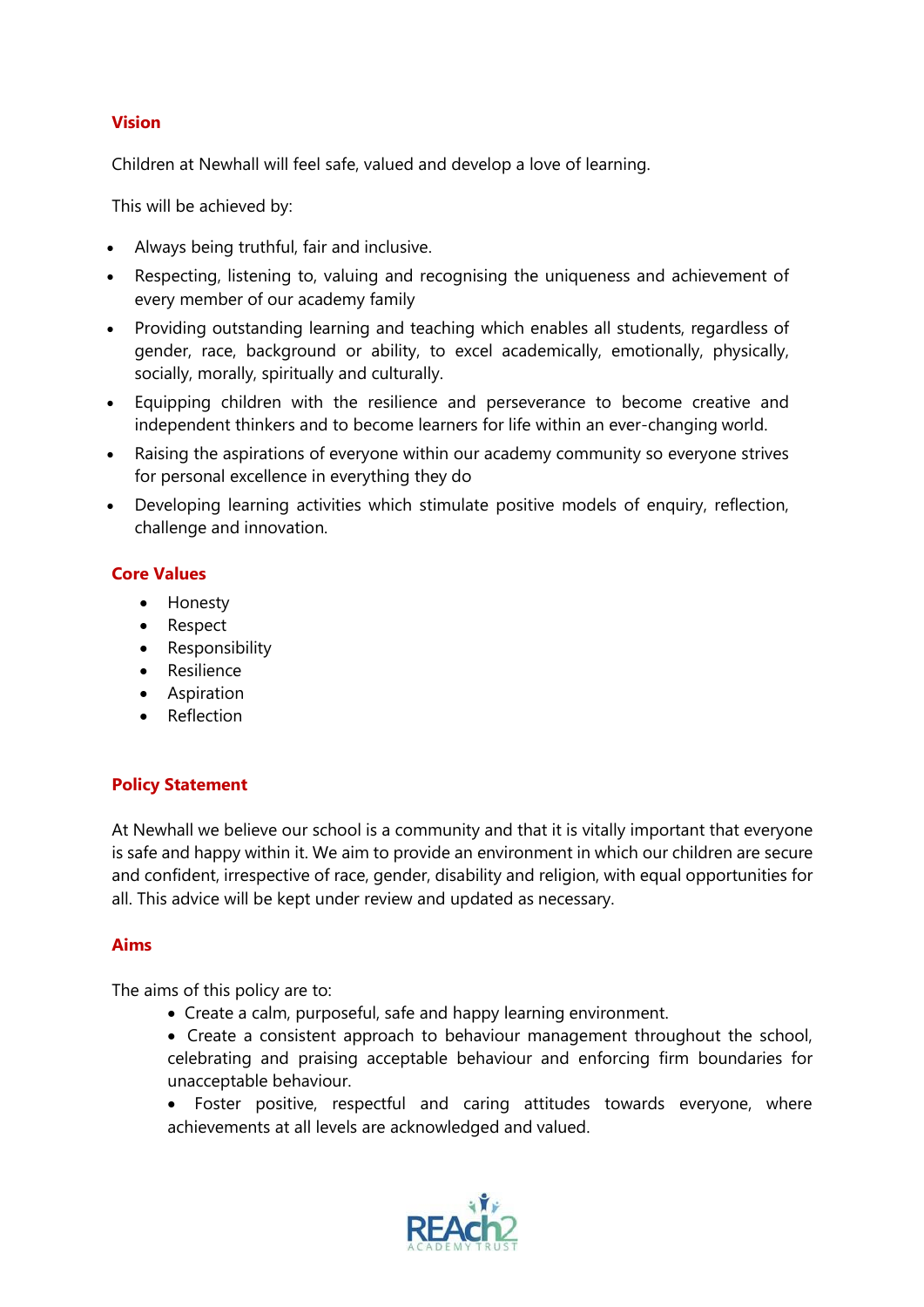- Encourage each child to take responsibility for their own behaviour, leading to increased independence and self-discipline.
- Work in partnership with parents in dealing with any behavioural issues.

# **Responsibilities:**

Senior Leaderships should:

- Report regularly to the Local Governing Board and Trust, providing an overview of behaviour at the school.
- Manage the reporting of incidents related to behaviour within school and analyse relevant data
- Implement strategies to improve and maintain positive behaviour within school and provide support for staff

All staff should:

- Model the school values to pupils and each other, treating all members of the school community with respect
- Follow the school systems and polices consistently
- Focus on good behaviour and positive reinforcement to raise self- esteem,
- acknowledging and giving praise for good behaviour and achievements.
- Create a positive, purposeful and safe working atmosphere in the classroom, ensuring that each child is appropriately challenged with their learning
- Work in partnership with parents in dealing with any behavioural issue
- Work closely with Senior Leadership and outside agencies, implementing advice and strategies in dealing with a child with behavioural difficulties

Parents should:

- Ensure that if their child attends school, arrives punctually and in appropriate uniform, notifying the school whether their child will be in attendance the following week.
- Support the school's policy and systems to promote high standards of behaviour at school and at home.
- Model the school values to all members of the community.

Pupils should:

- Demonstrate the school values.
- Follow class and school code of conduct.
- Strive to manage their own behaviour, making appropriate choices, which allow children around them to learn in a calm, safe environment.

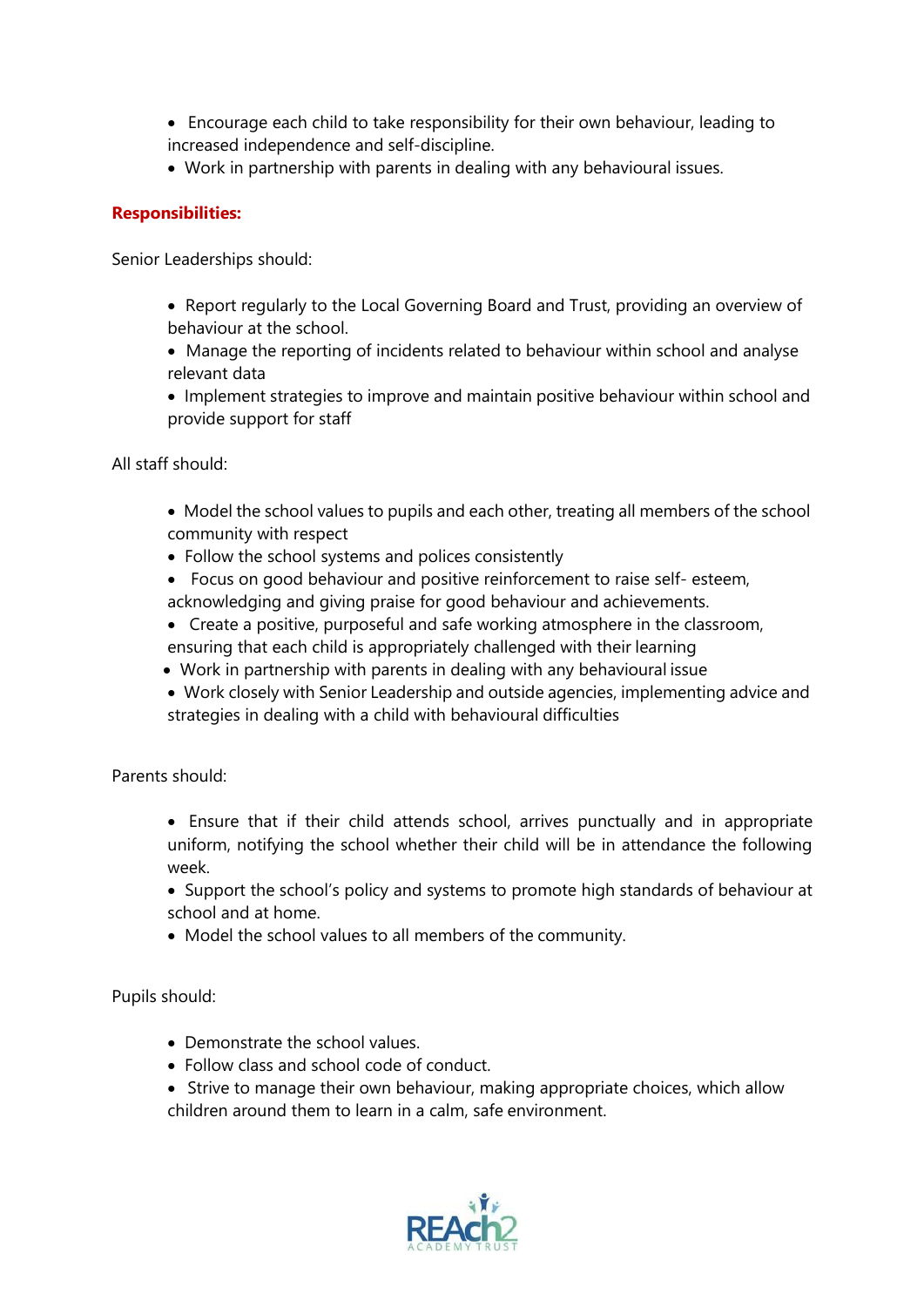#### **Newhall Academy Positive Behaviour Management Strategy**

At Newhall Primary Academy, we have a positive behaviour system that is rooted in our school values; honesty, respect, responsibility, resilience, aspiration and reflection. The language of these values informs the daily dialogue between pupils and staff. The pupils love our rewards system and respect the fairness and need for sanctions. They understand that learning in school is of the upmost importance and that good behaviour helps everyone learn.

#### Values Based Behaviour System (Values Tree)

At the beginning of each new school year each class agrees, with the support and guidance of the class teacher, a class code of conduct which links to each of our school values. During these unprecedented times, rules around social distancing will be included within the school rules.

By agreeing a code of conduct with the class, the pupils are given ownership of it and it becomes more meaningful to them. The code of conduct is then displayed in the classroom along with 'Values Tree'.

#### Values Based Behaviour System

In each classroom there will be a six-branched tree, each branch will represent a core value. Teachers can customise this to fit their class name, class needs etc. For example, Early Years will need to be much more tactile than KS1/2. The tree should be a reflection of the personality of the class and should be a focal point within the room.



Throughout the course of the day children will be praised for displaying certain values, the language of the value should be incorporated into the praise e.g. "[Child], I'm so proud of the resilience you have shown whilst solving that subtraction calculation.", "[Child], thank you for picking the coats up from the floor, that shows great responsibility."

The child will be allowed to place a leaf on the branch belonging to the value they have been praised for. The leaf should have their name on it, this could be a laminated leaf which the child writes their name on or pre-printed leaves with the child's name on. At the end of the day, the

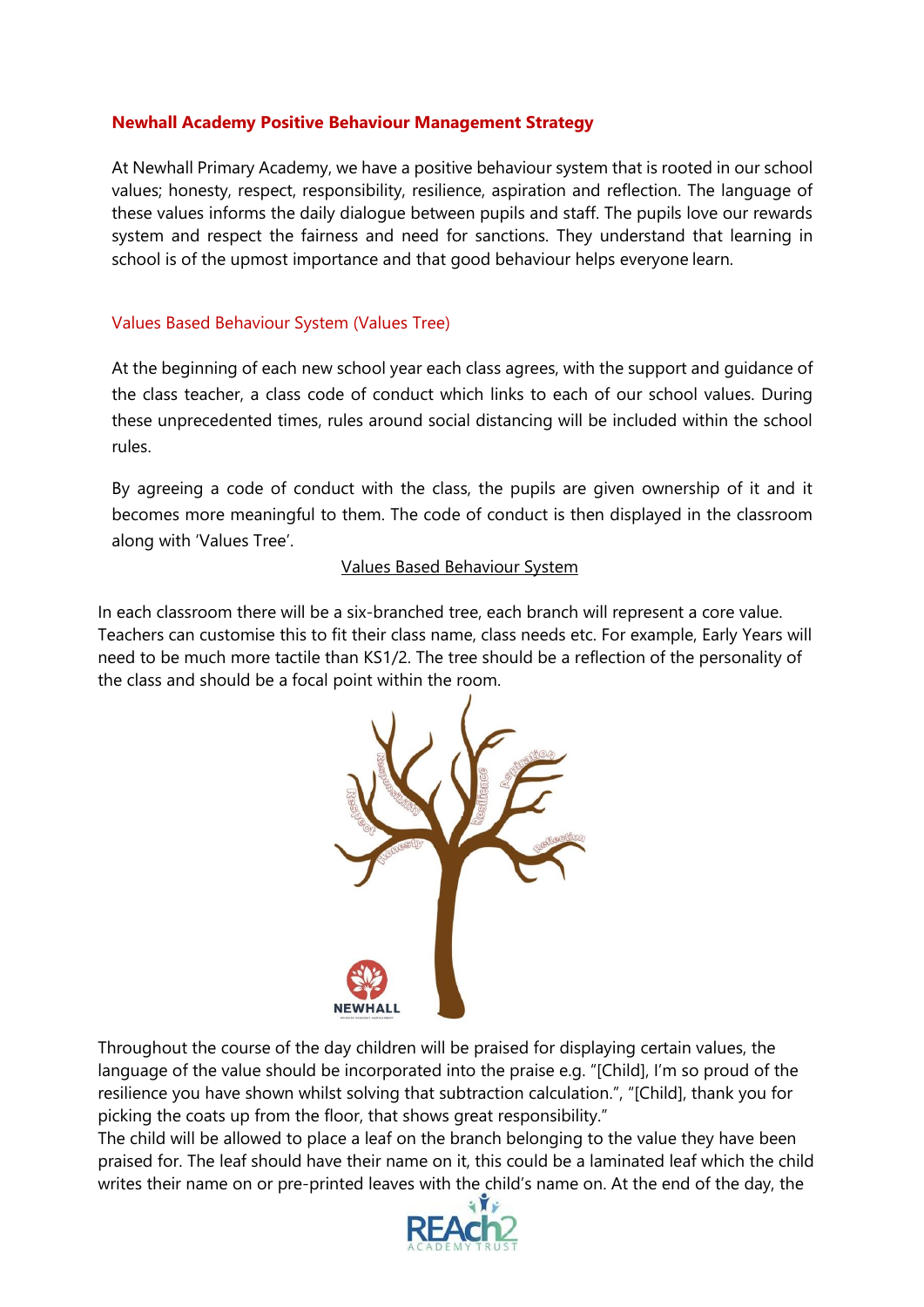class should reflect upon their tree and children who have their names on branches will be awarded Dojo points which contribute to their house point total.

Children who are displaying behaviour which needs to be changed will follow the procedure below. There will be no visual reprimand on the tree.



If children do continue to display undesirable behaviour and reach Stage Two or beyond, this will be recorded on CPOMS using the behaviour category.

Every day starts anew, the children's names will be removed, and everyone has the same, fair chance to gain recognition on the values tree.

#### House System

Children are grouped into four House Teams. Every child and member of staff is given one of these four Houses to support. Each child is placed in a House on entry to school in Reception and remains a member of this team throughout their time at the school. Siblings are placed in the same House team.

Houses are named after the four elements:

- Fire Represented by a dragon
- Earth Represented by a lion
- Air Represented by an owl
- Water Represented by a whale

Each half-term there will be a minimum of one House activity or competition, so that children get the opportunity to work collaboratively and build relationships with members of their house across the school. For example, there may be House Music competitions, sports days

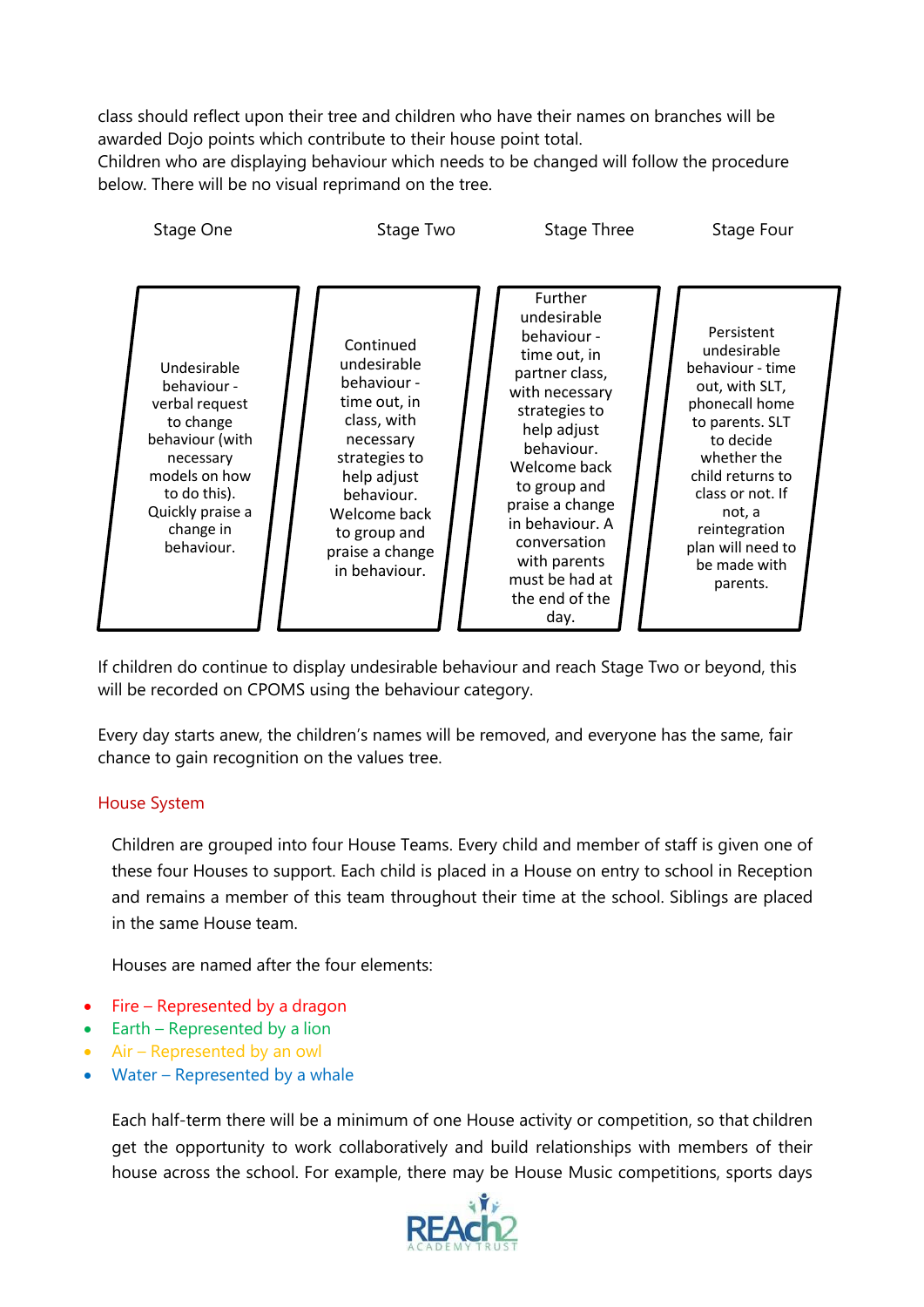or art and design presentations. Due to COVID-19, these House activities may be organised differently or postponed.

# Rewards

Children will be rewarded for positive behaviour and achievements in a number of ways:

- Praise this may be given quietly to the child or in front of a group, class or even whole school
- Gaining house points At the end of the day, the class should reflect upon their tree and children who have their names on branches will be awarded Dojo points which contribute to their house point total.
- House points are collated weekly and announced in socially distanced Friday Celebration Assembly. Half termly rewards are given to the house with the highest number of points. At the end of the year, the winning house will be awarded their ribbons on the House Cup. This system aims to encourage a real sense of pride and achievement for the children. It fosters community spirit and gives the children an opportunity to contribute to something bigger, which involves children from all year groups.
- Certificates Star of the week, reader of the week, writer of the week, mathematician, attendance (awarded to a class)
- Positive phone calls home to parents may be given
- SLT praise and recognition on Twitter/Website
- Headteacher's Cup a message will be sent to parents via the Head Teacher's book and the cup and book will be sent home for parents to comment in and return to school

# Sanctions and Consequences

Children who demonstrate behaviour which creates a barrier to learning and is contrary to our values is managed by our sanctions system (as seen above under the section 'Values Tree').

At Newhall we teach prosocial behaviour through:

- 1. Positive relationships
- 2. Role-modelling
- 3. Consistency
- 4. Scripts and routines
- 5. Positive phrasing
- 6. Forward planning
- 7. Reward and positive reinforcement
- 8. Feedback and recognition
- 9. Comfort and forgiveness

If problems persist, or for more serious incidents including those that involve bullying or abusive behaviour, the Senior Leadership will go through the following stages of intervention:

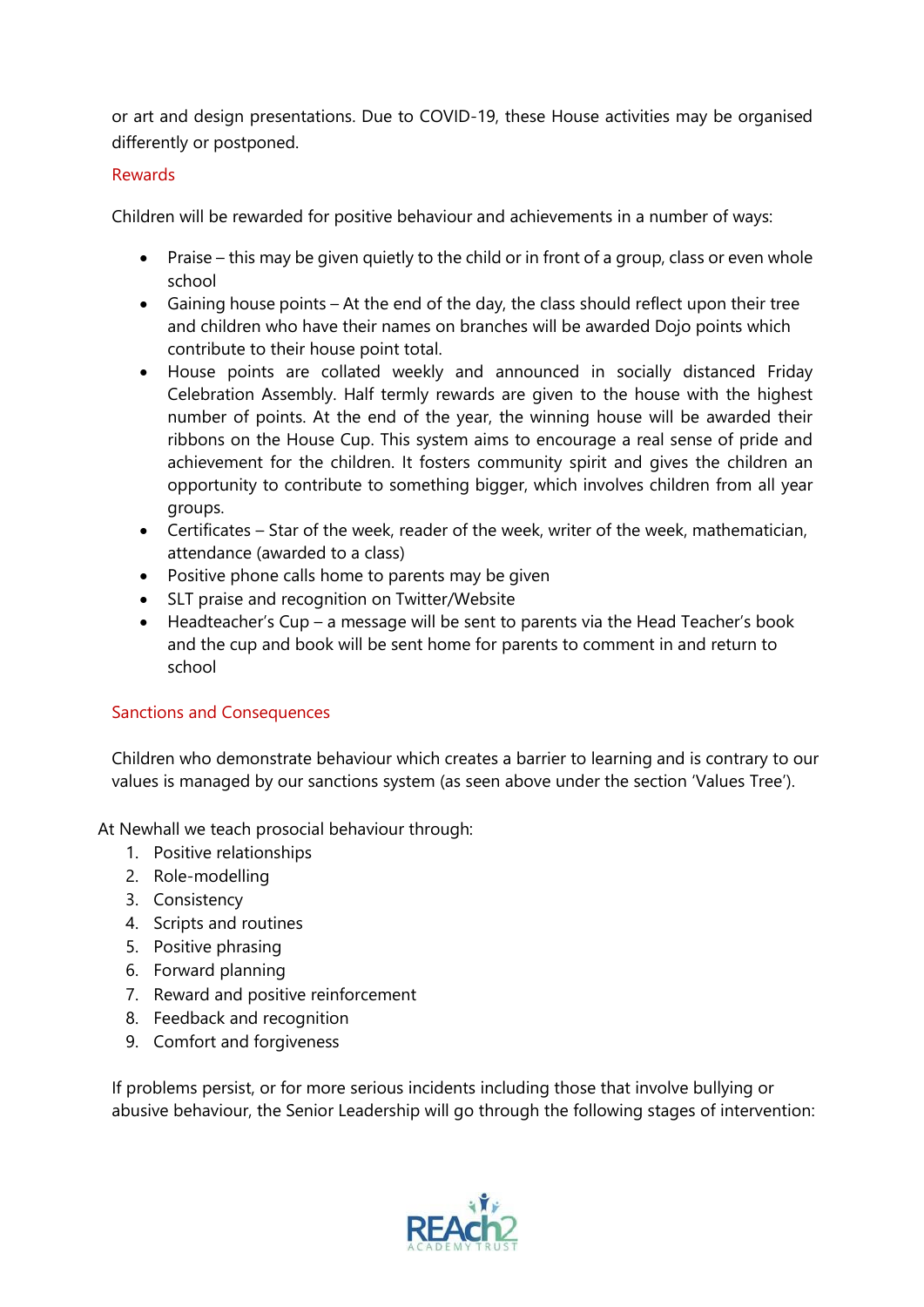1) Fixed term internal exclusion

2) Fixed term external exclusion followed by a reintegration 'Back to school meeting' with the child and parents/carers.

- 3) Pastoral Support Plan meeting- multi agency meeting
- 4) Positive Referral
- If there is no improvement and other children are being put at risk on a daily basis:
- 5) Permanent exclusion.

#### Strategies to Support Inclusion

We have a range of support mechanisms to help the inclusion of pupils with emotional/behavioural difficulties and enable their access to the National Curriculum and wider school life.

These strategies are over and above the strategies that are used for the majority of pupils and include:

- Individual programmes of rewards and sanctions which are in addition to our whole school system
- One to one sessions with LSA where possible within the child's bubble
- Social skills groups within children's 'bubble'
- Transition support for children in Year 6 before moving to secondary school
- Referral to outside agencies

Other services and strategies;

- Regular meetings with parents, via telephone during COVID-19
- Individual Behaviour Contracts
- Circle Time
- Children and Family Request Referral
- Anger management strategies
- Social Skills Group within children's 'bubble'
- 1:1 session with LSA where possible within the child's bubble
- SEND referral One Plan formulated and strategies to support
- Referral to Primary Behaviour Support Team
- Educational Psychologist referral
- Pastoral Support Plan an improvement plan to support children at risk of exclusion
- Referral to EWHMS (Emotional Wellbeing and Mental Health Service)

#### Playtime and Lunchtime

At playtime and lunchtime, we make sure that there are plenty of engaging activities which promote good levels of social distance whilst also ensuring the children have fun. If a child's behaviour on the playground is inappropriate, and cannot be managed by the staff on duty, a member of Senior Leadership is sent for. If the child is hurting others or repeatedly, deliberately, breaching social distancing measures (with/without intent to threaten or intimidate other pupils), they will be deemed to be unable to keep themselves and others

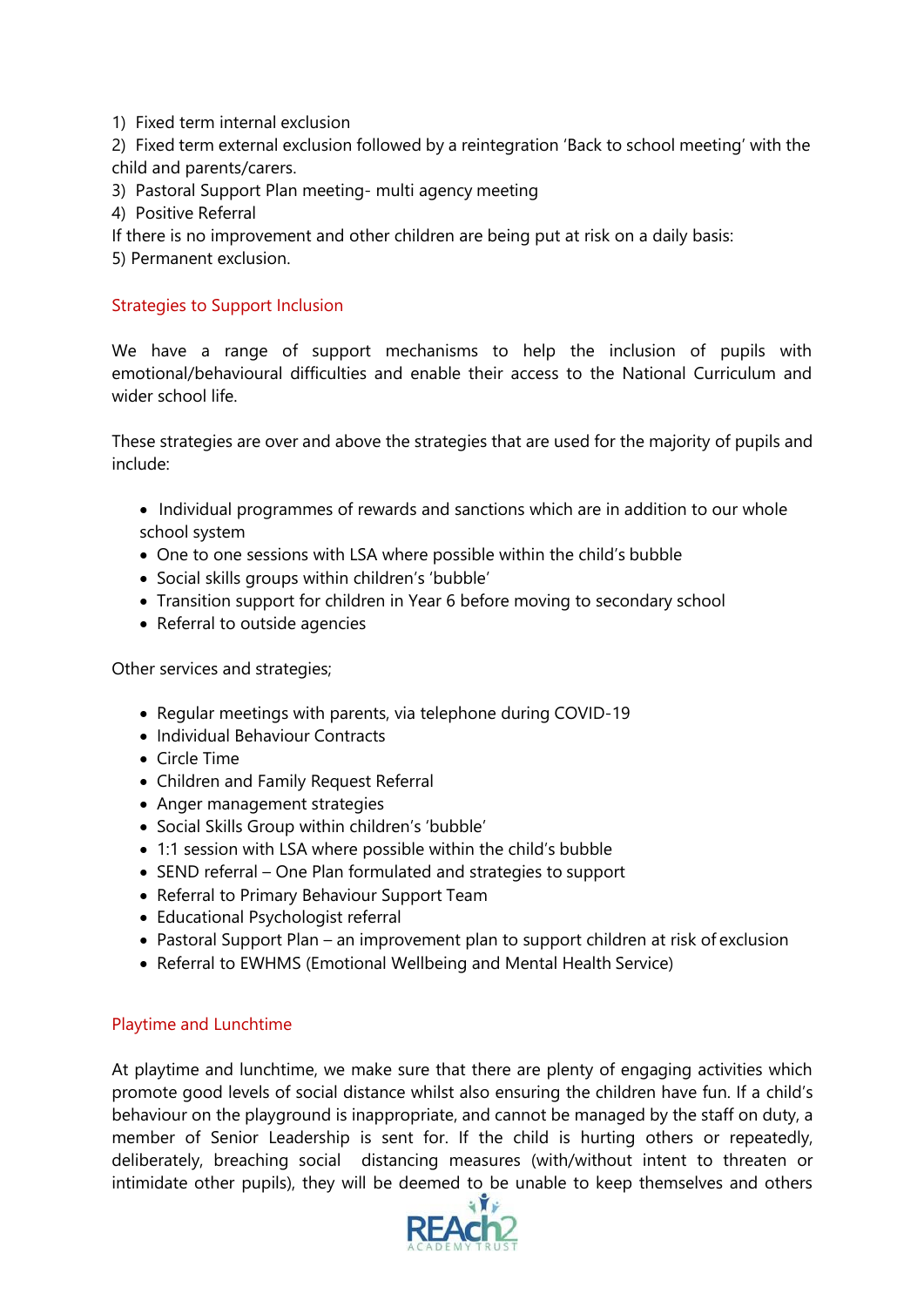safe at school and will be asked to go home for the remainder of the day.

# Conduct outside the school gates

The following is taken from 'Behaviour and discipline in schools Advice for headteachers and school staff '(DfE - January 2016)

Teachers have the power to discipline pupils for misbehaving outside of the school premises "to such an extent as is reasonable".

Subject to the behaviour policy, teachers may discipline pupils for: a) misbehaviour when the pupil is:

i. ii. iii. taking part in any school-organised or school-related activity or travelling to or from school or wearing school uniform or

iv. b) i. ii. iii. in some other way identifiable as a pupil at the school. or misbehaviour at any time, whether or not the conditions above apply, that: could have repercussions for the orderly running of the school or poses a threat to another pupil or member of the public or could adversely affect the reputation of the school.

In all cases of misbehaviour the teacher can only discipline the pupil on school premises or elsewhere when the pupil is under the lawful control of the staff member.

In all of these circumstances the Headteacher should also consider whether it is appropriate to notify the police (or anti-social behaviour coordinator in their local authority) of the actions taken against a pupil. If the behaviour is criminal or poses a serious threat to a member of the public, the police should always be informed. In addition, school staff should consider whether the misbehaviour may be linked to the child suffering, or being likely to suffer, significant harm. In this case the school staff follow safeguarding policy.

# **Monitoring and review**

The Headteacher monitors the effectiveness of this policy on a regular basis. She also reports to the Governing Body on the effectiveness of the policy and, if necessary, makes recommendations for further improvements.

The school keeps detailed records concerning incidents of inappropriate behaviour on CPOMs. All staff are responsible for recording incidents that occur during the school day on CPOMs. The Senior Leadership Team analyse this data to identify patterns of behaviour and implement intervention swiftly.

The school council also monitors behaviour and the behaviour systems using pupil voice surveys.

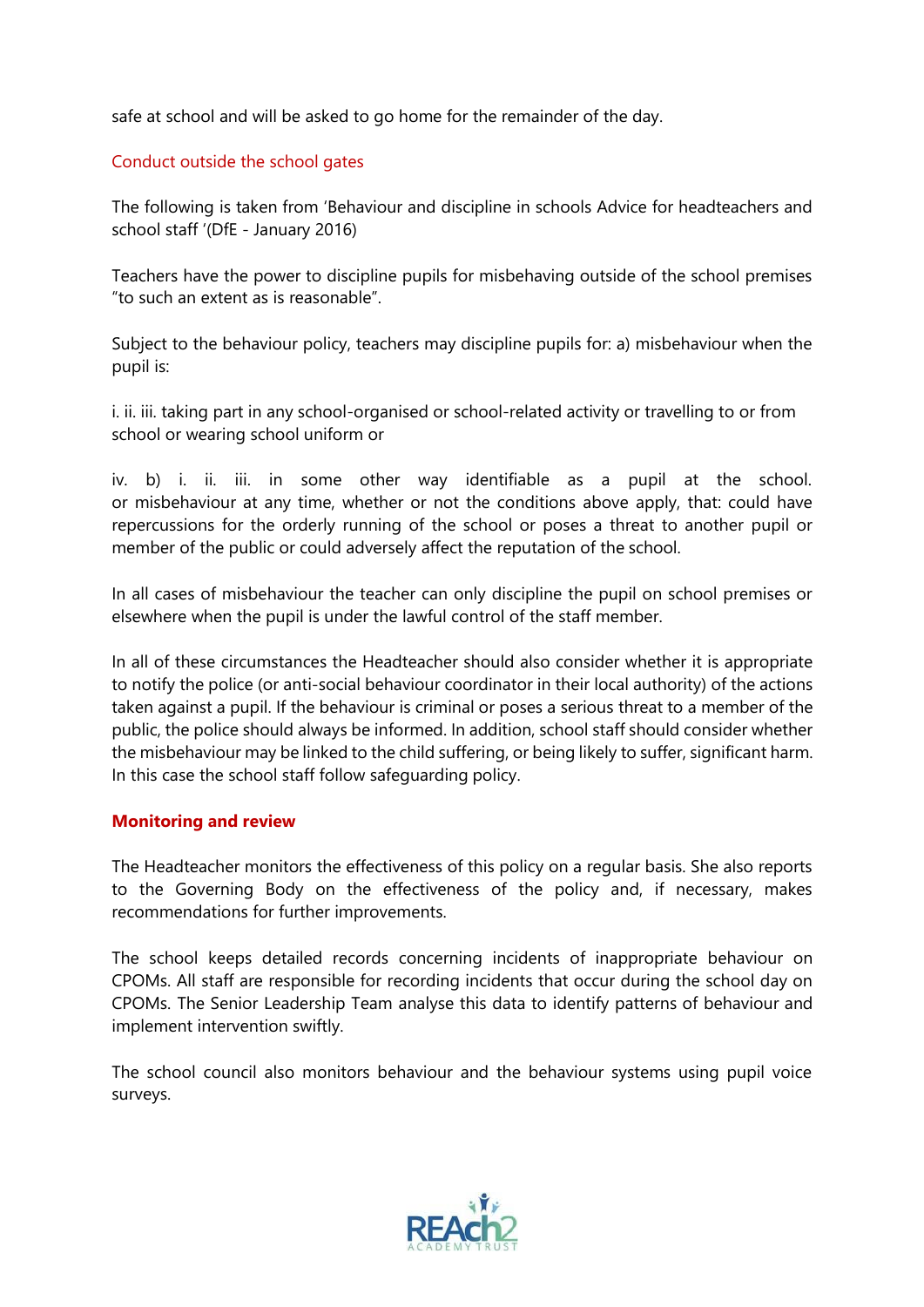The Headteacher keeps a record of any child who is excluded for a fixed- term or who is permanently excluded. This data is presented in the Headteacher's Report to the Full Governing Body on a termly basis. The Governing Body will monitor the rate of exclusions noted in the Headteacher's termly report to ensure that the school policy is administered fairly and consistently.

This policy will be formally reviewed by the Governing Body every year. In the event of new guidance being made available, this review date will be moved forward.

**Designated Member of Staff** – Mrs. Charmaine Ward

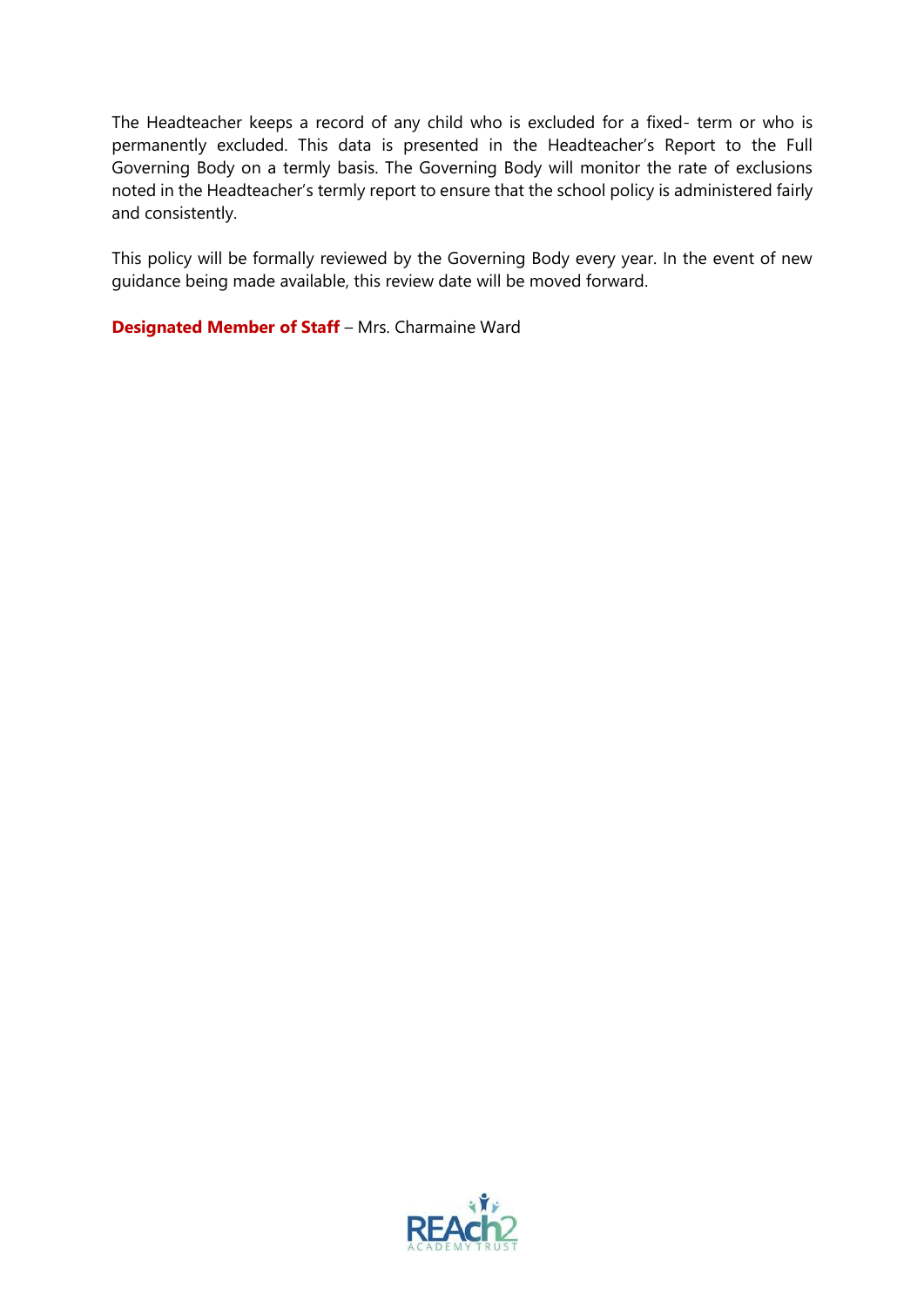# **Appendix 1**

# **Behaviour Management in the Nursery**

At Nursery, we follow the policy and procedures as stated above. The children set classroom rules and consider safety, care and respect for each other. We keep the rules to a minimum and ensure that these are age and stage appropriate. We regularly involve children in the process of setting rules to encourage cooperation and participation and ensure children gain understanding of the expectations of behaviour relevant to them as a unique child. Classroom rules are displayed and referred to as and when required.

The key to managing behaviour is distraction. Staff are positive role models and use positive reinforcement and distraction as their starting point to promoting positive behaviour. Where children display difficult behaviour, this will be ignored where it is safe to do so. Staff will focus on positive reinforcement for the other children to encourage positive behaviour throughout the classroom.

If a child behaves physically through biting or spitting, a risk assessment will be completed with regards to the child's behaviour and the outcome of that risk assessment will determine whether the child is safe tobeinnurseryduringtheCoronaviruspandemic.Wemakesurethatthechildwhohasbeen upset is comforted and the adult will confirm that the other child's behaviour is not acceptable, the child will be encouraged to apologise fortheir actions. We always acknowledge when a child is feeling angry or upset and that it is the behaviour that is not acceptable, not the child. We help children understand their own, and others, emotions through daily activities and routines, which in turn will help children be more sensitive and understanding of others.

The 'Values Tree' is used within Bluebell room, if the children display positive behaviour in line with our Values, they are awarded a leaf to be placed on the rooms Values Tree. The values are displayed on the trunk of the tree. Staff are encouraged to use the language of the value when praising and rewarding the children.

When children behave in unacceptable ways:

- We never use or threaten to use physical punishment/corporal punishment such as smacking or shaking
- We never use the word 'naughty' or label a child as a 'naughty child'. We use words such as 'kind hands'.
- We do not single out children or humiliate them in any way. Where children use unacceptable behaviour they will, wherever possible, be re-directed to alternative activities. Discussions with children will take place as to why their behaviour was not acceptable, respecting their level of understanding andmaturity
- Staff will not raise their voices (other than to keep children safe)